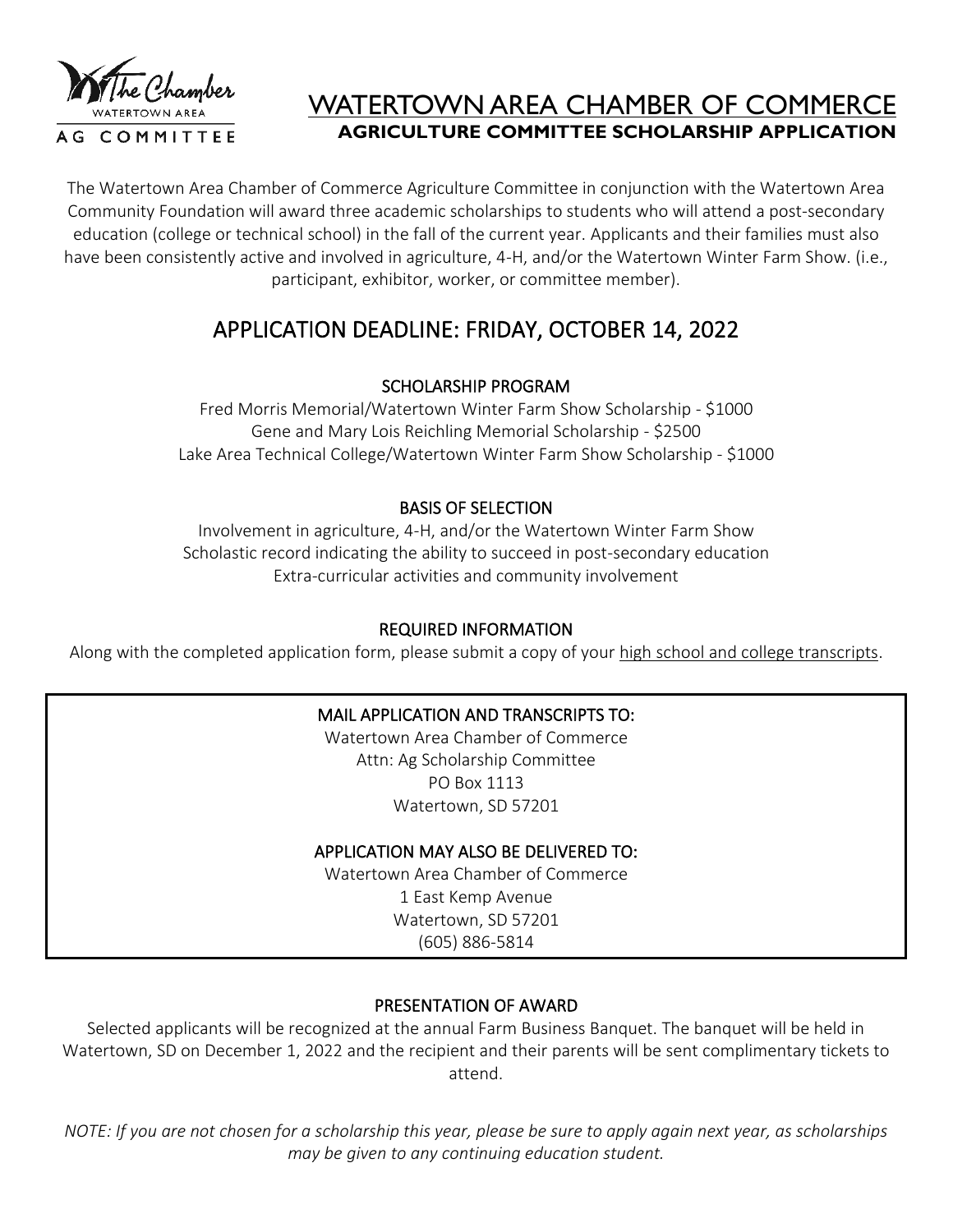# APPLICATION FORM

#### THIS SINGLE APPLICATION IS SUFFICIENT FOR THE FRED MORRIS MEMORIAL/WATERTOWN WINTER FARM SHOW SCHOLARSHIP, THE GENE AND MARY LOIS MEMORIAL SCHOLARSHIP AND LATC SCHOLARSHIP.

| TECHNICAL SCHOOL OR COLLEGE IN WHICH YOU ARE CURRENTLY ENROLLED: ___________________________________ |  |  |  |
|------------------------------------------------------------------------------------------------------|--|--|--|
|                                                                                                      |  |  |  |
|                                                                                                      |  |  |  |
|                                                                                                      |  |  |  |
|                                                                                                      |  |  |  |

#### **WE ENCOURAGE YOU TO ATTACH ADDITIONAL PAGES FOR MORE SPACE TO ANSWER THE FOLLOWING.**

ACTIVITIES: (projects, awards, offices held, organizational involvement (4-H, FFA, etc.) and any other activities or hobbies)

WHAT DO YOU CONSIDER TO BE YOUR GREATEST ACHIEVEMENT IN YOUR SCHOOLING, COMMUNITY, OR OTHER ACTIVITIES?